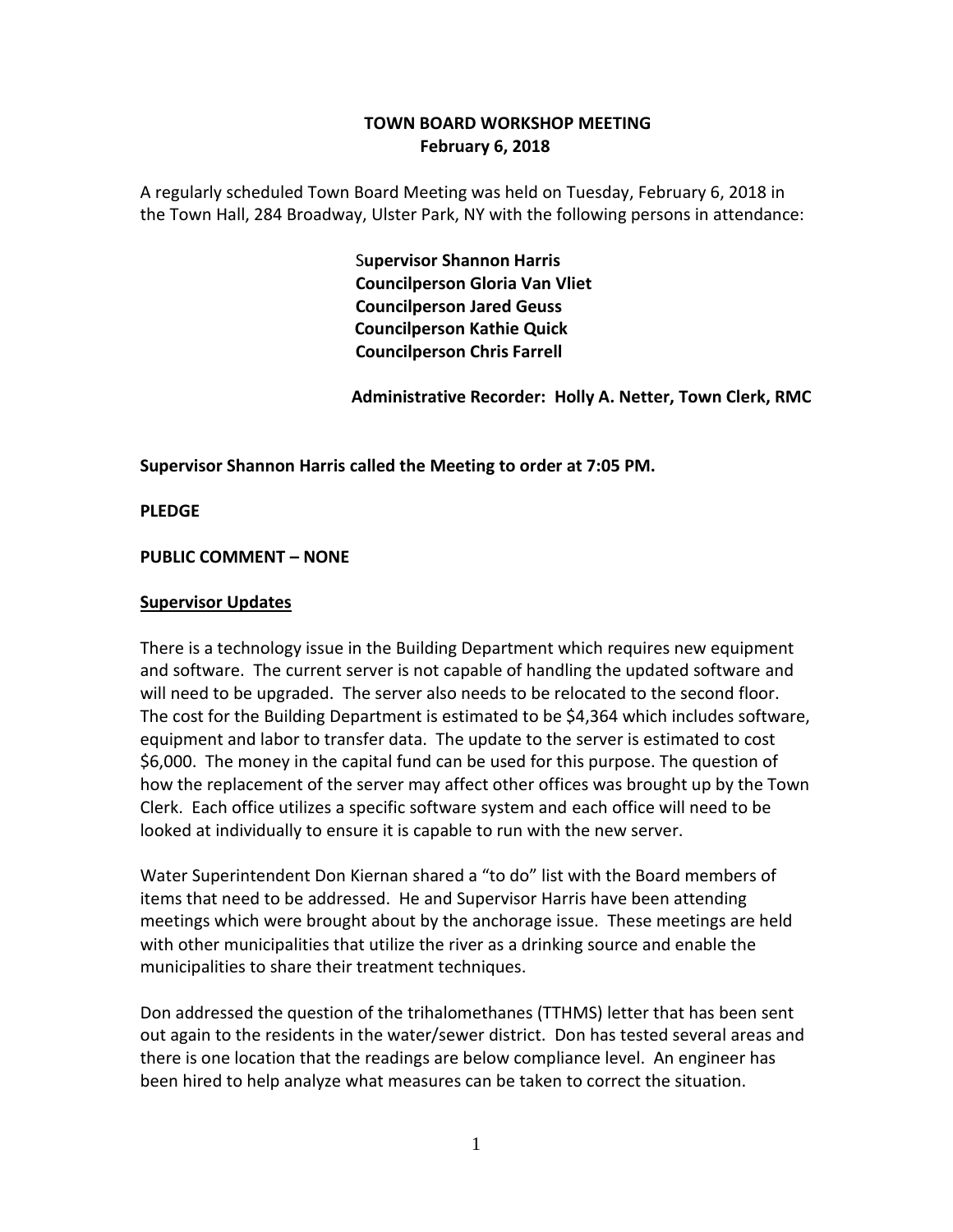Unfortunately the results are compounded from test to test so once you have a high reading it is difficult to pass the next test.

## **Water Tank Status**

Councilperson Gloria Van Vliet asked the status regarding the Town obtaining the property for the water tank. Don said he spoke to the Executor 2 weeks ago and was told he did not probate the will yet. Don was advised by the attorney to go ahead with obtaining the property through immanent domain and the check can be made payable to the estate. Don hopes that the construction of the tank can begin this fall.

Councilperson Jared Geuss asked what is the best answer we can tell the public when they question the letter about the trihalomethanes. Don said the best answer is to call the water plant directly so they are able to explain the process to the resident. Don said he does not like the verbiage used in the letter, however it is mandated by the Health Department. We do not have any issues with the water where there is a loop in the system.

Kathy DiScuillio, Recreation Director, reported summer camp will begin June 25 and end August 10. Camp hours will remain 9am to 3pm. Last year there were 123 children in attendance 20 of which were from out of town. The residents pay \$250 per child and non residents \$300. If someone cannot afford camp she tries to work a payment plan out with them and has not had any issues. Registration will be May  $8^{th}$  and  $10^{th}$  this year. This year an additional signup day will be held on a Saturday in the beginning of June or late May TBA. The Egg Hunt this year will be at Freer Park, Saturday March 31<sup>st</sup> at 12:30 pm. The Recreation Board will also be hosting the Winter Wonderland Parade on December  $8^{th}$ . Over the past few years there has been a lack of participation in the Halloween party, therefore the Recreation Board is considering participating in the Trunk or Treat activity at Robert Graves utilizing a Town vehicle.

# **Census 2020**

Supervisor Shannon Harris was able to get an extension and the preliminary work has been completed to update the addresses changed by demolition or new construction since 2010. Esopus will be able to participate in the 2020 census and in doing so, will be eligible for grant opportunities.

## **HRMM - RIVERPORT WOODEN BOAT SCHOOL**

Lisa Cline, Jody Sterling and Carter Blease from the Hudson River Maritime Museum (HRMM) gave a presentation and discussed the use of Freer Park for their summer sailing school. There are many programs that are being held by the HRMM. Last year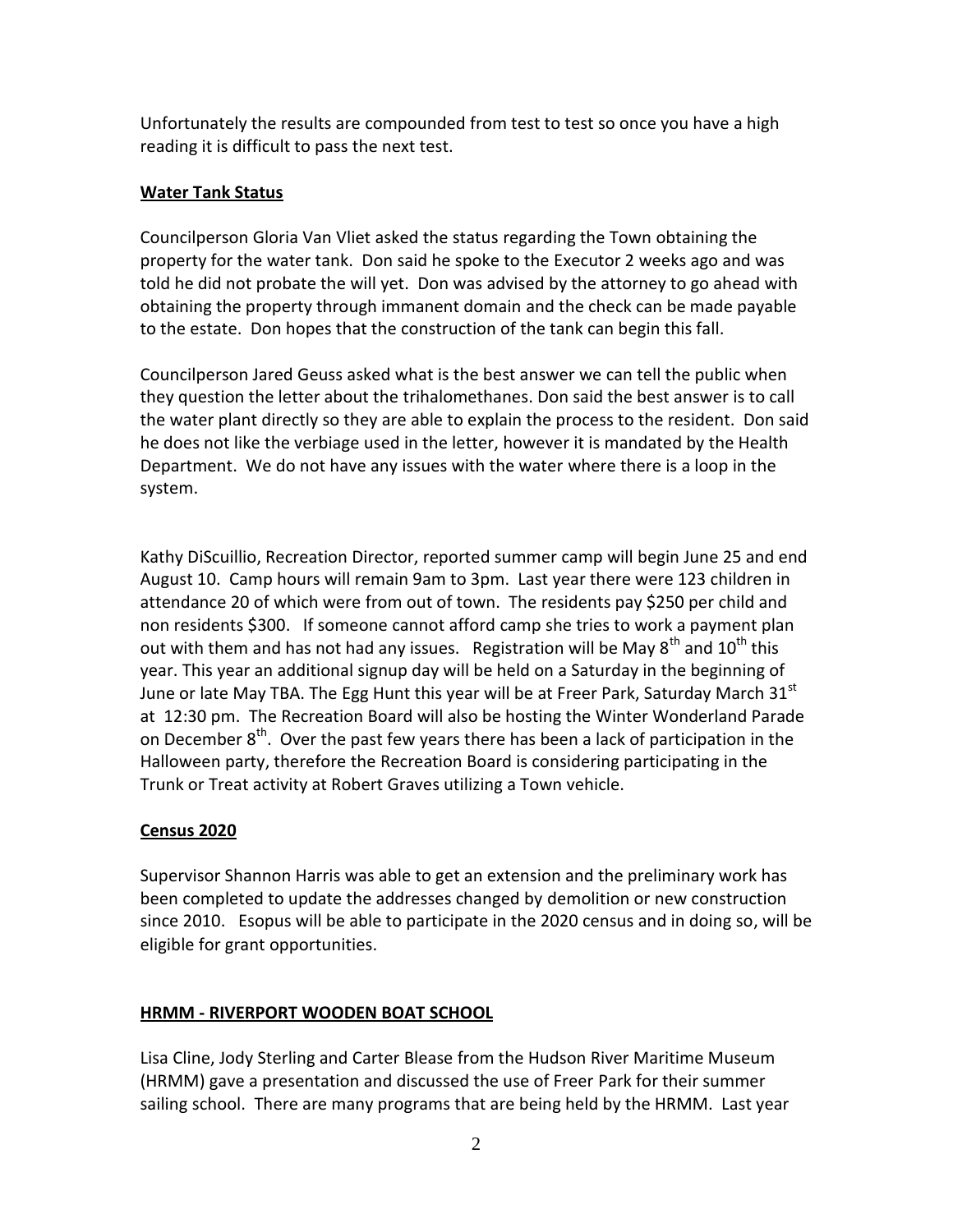they started a sailing school in July and were very successful. As with all of their programs, they examined how to make the program better. The moorings are currently located on the Esopus side of the Rondout Creek and they are currently towing the students to the river near Freer Park. Unfortunately they are losing 2 hours of each class because of towing the students to the river where they have a safe shallow area with proper wind to train the students. HRMM plans to expand their program in 2018 offering 4 one week training sessions accommodating 20 students per week. They are increasing their fleet. Boats are currently being built by BOCES students. The dilemma is the current moorings are 1.5 miles from good sailing grounds. Freer park is an ideal location. They proposed a secure storage shed to house their boats. A presentation was given by Lisa Cline and Carter Blease of HRMM.

Some issues were identified by Town Board members, Town Clerk and Waterfront Board. Overall everyone was receptive to increasing the exposure to the Town and working toward upgrading the amenities offered at Freer Park.

The sailing school will operate four weeks from  $7/23 - 8/17$  from 9 am  $-4$ pm with 20 students each week - 4 counselors. They would like use of Freer park to include waterfront, pavilion and bathrooms. Issues were identified with use of the pavilion because it is often rented and utilized by many during the summer. There are two bathrooms open to the public at all times. Keys will not be given out for the private bathroom attached to the kitchen.

The sailing school proposed use of the north end of the park – the point having the most consistent water. This is the area that is used for mooring the chestnut harvester, "Chester" as well as refueling and maintenance needs. Also, this area is a popular spot for fishermen. The school intends to have 4 moorings off this point in string formation. Waterfront Advisory members were concerned with the issue of cutting the water chestnuts. HRMM offered volunteers to help cut the water chestnuts. The harvesting season is usually complete prior to the sailing school schedule.

HRMM discussed placement of a temporary 12' x 16' storage shed in this area to house sailboats and riggings. The placement of the shed will have to allow the Town's trucks access to waterfront for transporting fuel to "Chester".

Suggestion of a map showing the layout of the storage shed and moorings was made. The discussion will continue at the WAB meeting on Wednesday March 7th @ 7pm.

The south end of the park remains untended and underused. Such programs will hopefully draw more people to the park. Legislator Laura Petit is writing a grant for park improvements at George H. Freer Park which is part of the Hudson River Greenway Water Trail. The Port Ewen Riverside Park/Trail is part of the Hudson River Greenway Trail system.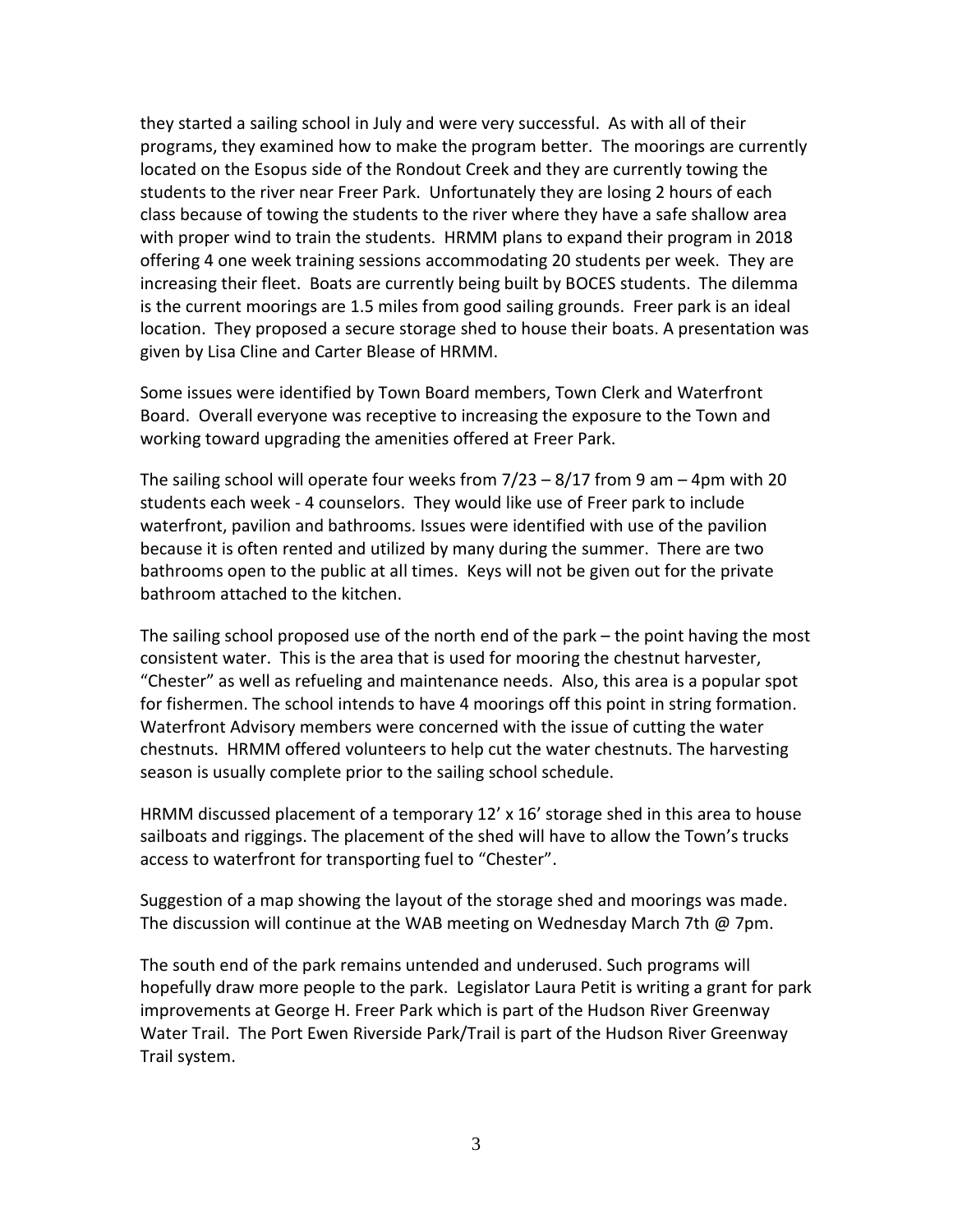HRMM sailing school said they can work around the issues and concerns expressed by the Town Clerk and Town Board. Public bathrooms and pop up tents can be utilized in lieu of using the pavilion. Rainy day classes will be held at the boat school. Lunch can be in the grassy areas as well.

**A MOTION WAS MADE BY SUPERVISOR SHANNON HARRIS TO BEGIN DEVELOPING A CONTRACT, WITH THE ASSISTANCE OF THE WATERFRONT ADVISORY BOARD, THAT IS COPASTETIC WITH ALL PARTIES AND MOVE IN THAT DIRECTION. THE MOTION WAS SECONDED BY COUNCILPERSON CHRIS FARRELL. ALL MEMBERS PRESENT WERE IN FAVOR CONTINGENT UPON FINALIZING RESOLUTIONS WITH THE CONCERNS THAT WERE DISCUSSED.** 

### **GREENWAY GRANT – Laura Petit**

Legislator Laura Petit gave a summary of the Greenway Grant opportunity which can award up to \$10,000 for upgraded amenities at Freer Park. It is a matching grant and funds can be in the form of "in-kind" labor at \$15 per hour and donations of lumber. The Bruderhof Community has expressed their commitment to enhance services by providing materials and labor. Johann Huleatt will be the point of contact for the Community of Churches. HRMM also has donors which are willing to assist. This is a partnership which can benefit both the Town of Esopus and the HRMM Sailing School. Supervisor Harris said the Building Inspector would like to see plans for any structures. Dan Vedder, head of Buildings and Grounds, would also like to have a say in the matter. They are generally supportive but need to be able to see if there are any concerns that need to be addressed.

### **TOWN OF ESOPUS RESOLUTION AUTHORIZING AN APPLICATION FOR 2018 GREENWAY COMMUNITIES GRANT FUNDS**

**BE IT RESOLVED,** by the Town Board of the Town of Esopus, in the County of Ulster, State of New York the following:

WHEREAS, the Town of Esopus is applying to the Hudson River Valley Greenway for a grant under the Greenway Communities Grant Program for a project entitled Enhancing George H. Freer Memorial Park located in the Town of Esopus;

WHEREAS, the grant application requires the applicant municipality to obtain the authorization and approval of the governing body of the municipality or municipalities in which the project will be located;

NOW, THEREFORE, be it resolved that the governing board of the Town of Esopus does hereby authorize and approve the application for a grant under the Greenway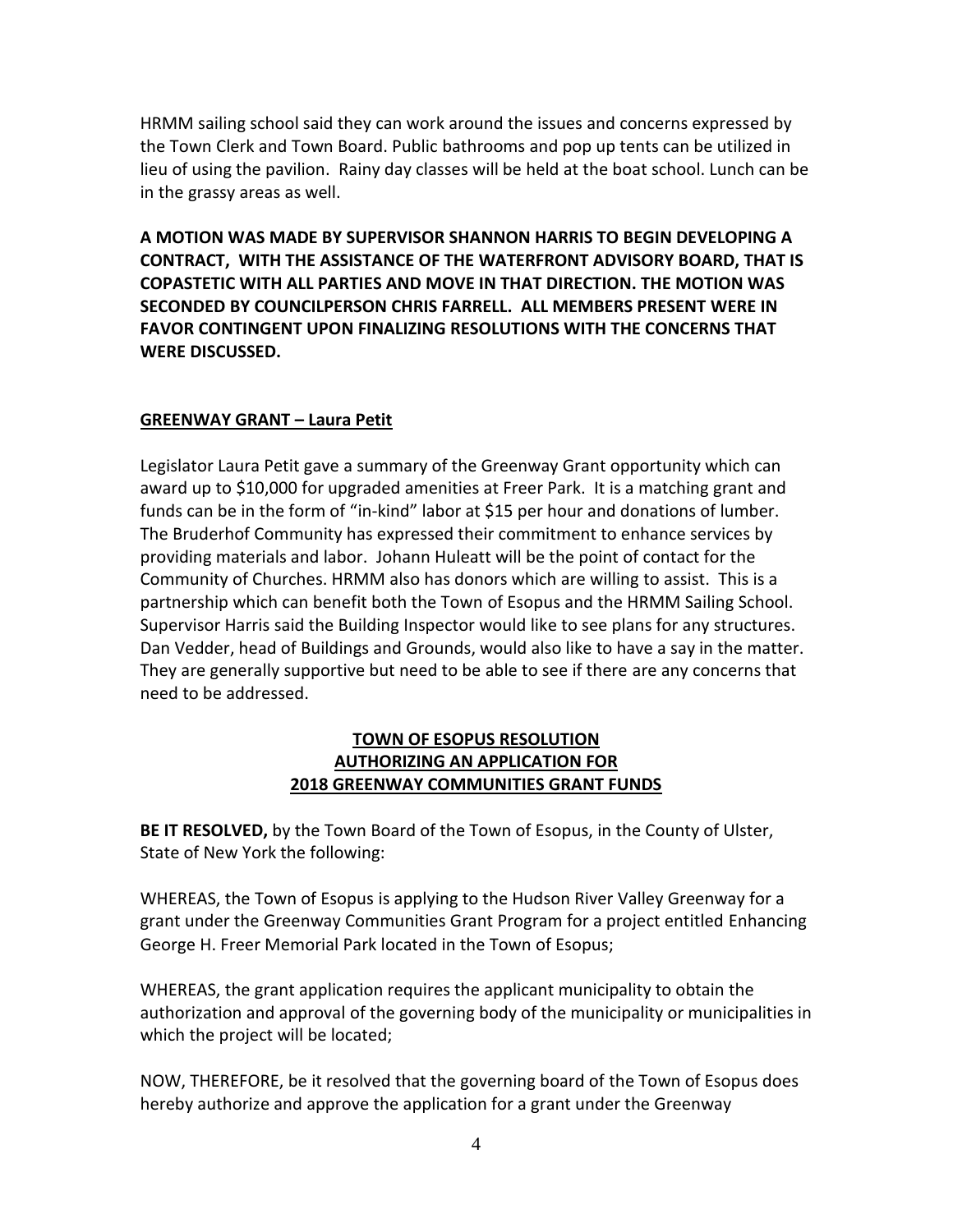Communities Grant Program, for a project known as Enhancing George H. Freer Memorial Park and located within this community, and;

FURTHERMORE, the Town Board authorizes the Town Supervisor to sign and submit the application on behalf of the Town.

| <b>Resolution offered by:</b>  | <b>Supervisor Shannon Harris</b>      |            |  |  |
|--------------------------------|---------------------------------------|------------|--|--|
| <b>Resolution Seconded by:</b> | <b>Councilperson Chris Farrell</b>    |            |  |  |
|                                | <b>Councilperson Gloria Van Vliet</b> | <b>AYE</b> |  |  |
|                                | <b>Councilperson Jared Geuss</b>      | <b>AYE</b> |  |  |
|                                | <b>Councilperson Kathie Quick</b>     | <b>AYE</b> |  |  |
|                                | <b>Councilperson Chris Farrell</b>    | <b>AYE</b> |  |  |
|                                | <b>Supervisor Shannon Harris</b>      | <b>AYE</b> |  |  |

#### **TEVAS Agreement – Brian Parr**

Brian Parr represented TEVAS and reported there were 930 calls, 620 transports and TEVAS treated over 1,000 people last year. The Town used to provide TEVAS with \$40,000 which was decreased 7-8 years ago to \$20,000 because the budget was tight. No patient ever gets sent to collection because of the Town's contribution. Brian asked the Board to consider raising the contract \$5,000 per year to get back to \$40,000. Consideration will be given to this matter during the budget meetings.

**A MOTION WAS MADE BY SUPERVISOR HARRIS TO APPROVE THE 2018 CONCTRACT FOR TEVAS IN THE AMOUNT OF \$20,000. THE MOTION WAS SECONDED BY COUNCILPERSON GLORIA VAN VLIET. ALL MEMBERS PRESENT WERE IN FAVOR. MOTION CARRIED.** 

#### **INTRODUCTION LOCAL LAW NO 1 – COLD WAR VETERANS TAX EXEMPTION**

**LOCAL LAW NO. 1, 2018 TOWN OF ESOPUS**

#### **A LOCAL LAW TO AMEND CHAPTER 109 OF THE CODE OF THE TOWN OF ESOPUS TO PROVIDE FOR AN EXEMPTION FROM REAL PROPERTY TAXES FOR RESIDENTIAL REAL PROPERTY OWNED BY VETERANS WHO RENDERED MILITARY SERVICE TO THE UNITED STATES DURING THE "COLD WAR"**

Be it enacted that Chapter 109 of the Town Code of the Town of Esopus is amended by adding Article IV as follows:

Section 109-15. Findings. Section 458-b of the Real Property Tax Law of the State of New York authorizes a limited exemption from real property taxes for residential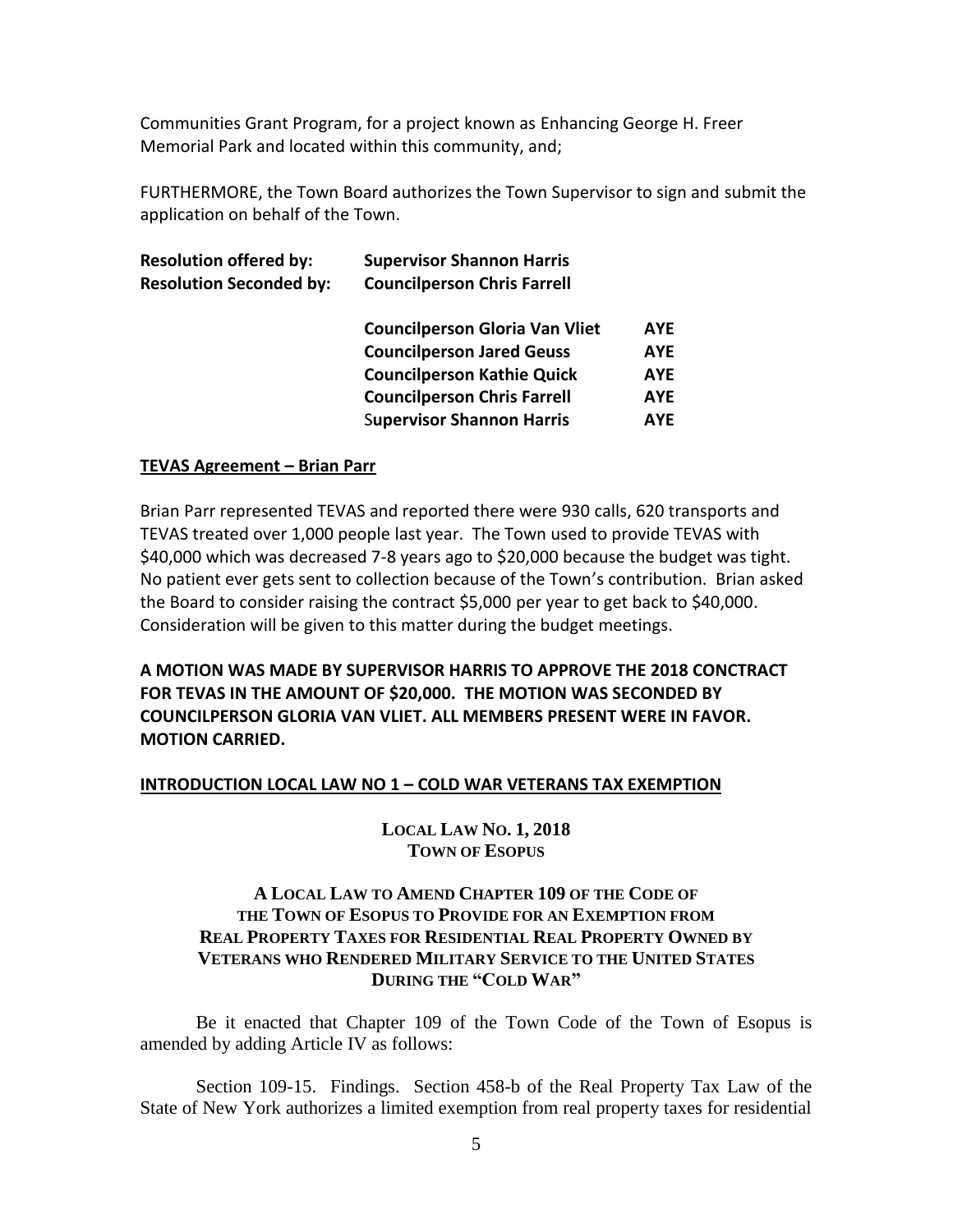real property owned by honorably discharged veterans who rendered military service to the United States during the "Cold War" as said terms are defined in Real Property Tax Law Section 458-b. Said Law authorizes municipalities to establish maximum exemption amounts.

Section 109-16. In accordance with the provisions of Section 458-b of the Real Property Tax Law of the State of New York, residential real property owned by honorably discharged veterans who rendered military service to the United States during the Cold War (as said terms are defined in Real Property Tax Law Section 458-b) shall be exempt from Town taxation to the extent set forth below:

Section 109-17. The maximum exemptions allowable from Town real property taxation pursuant to Section 458-b of the Real Property Tax Law shall be 15 percent of the assessed value of said real property; provided however that said exemption shall not exceed \$45,000 or the product of \$45,000 multiplied by the latest State Equalization Rate for the Town of Esopus.

Section 109-18. The exemption set forth in this local law shall remain in effect indefinitely or until such time as it is revoked by local law, or until authorizing State legislation requires modification.

Section 109-19. This Local Law shall take effect immediately upon filing same with the New York State Secretary of State.

**All Board members were hand delivered a copy of the proposed local law.** 

# **A MOTION WAS MADE BY COUNCILPERSON JARED GEUSS TO SCHEDULE A PUBLIC HEARING FOR THE LOCAL LAW ON FEBRUARY 15, 2018 AT 7:00PM AT THE ESOPUS TOWN HALL. THE PUBLIC HEARING WILL BE PUBLISHED IN THE DAILY FREEMAN. THE MOTION WAS SECONDED BY COUNCILPERSON KATHIE QUICK. ALL MEMBERS WERE IN FAVOR. MOTION CARRIED.**

Councilperson Farrell expressed he would have rather had the law state a specific time frame opposed to using the terminology "Cold War". "Cold War" has been used for this exemption at the County and State levels.

#### **APPOINTMENT – KAREN HELGERS, ENVIRONMENTAL BOARD**

**A MOTION WAS MADE BY SUPERVISOR HARRIS TO APPOINT KAREN HELGERS TO THE ENVIRONMENTAL BOARD WITH A TERM TO EXPIRE 12/31/2019. THE MOTION WAS SECONDED BY COUNCILPERSON CHRIS FARRELL. ALL MEMBERS WERE IN FAVOR. MOTION CARRIED.**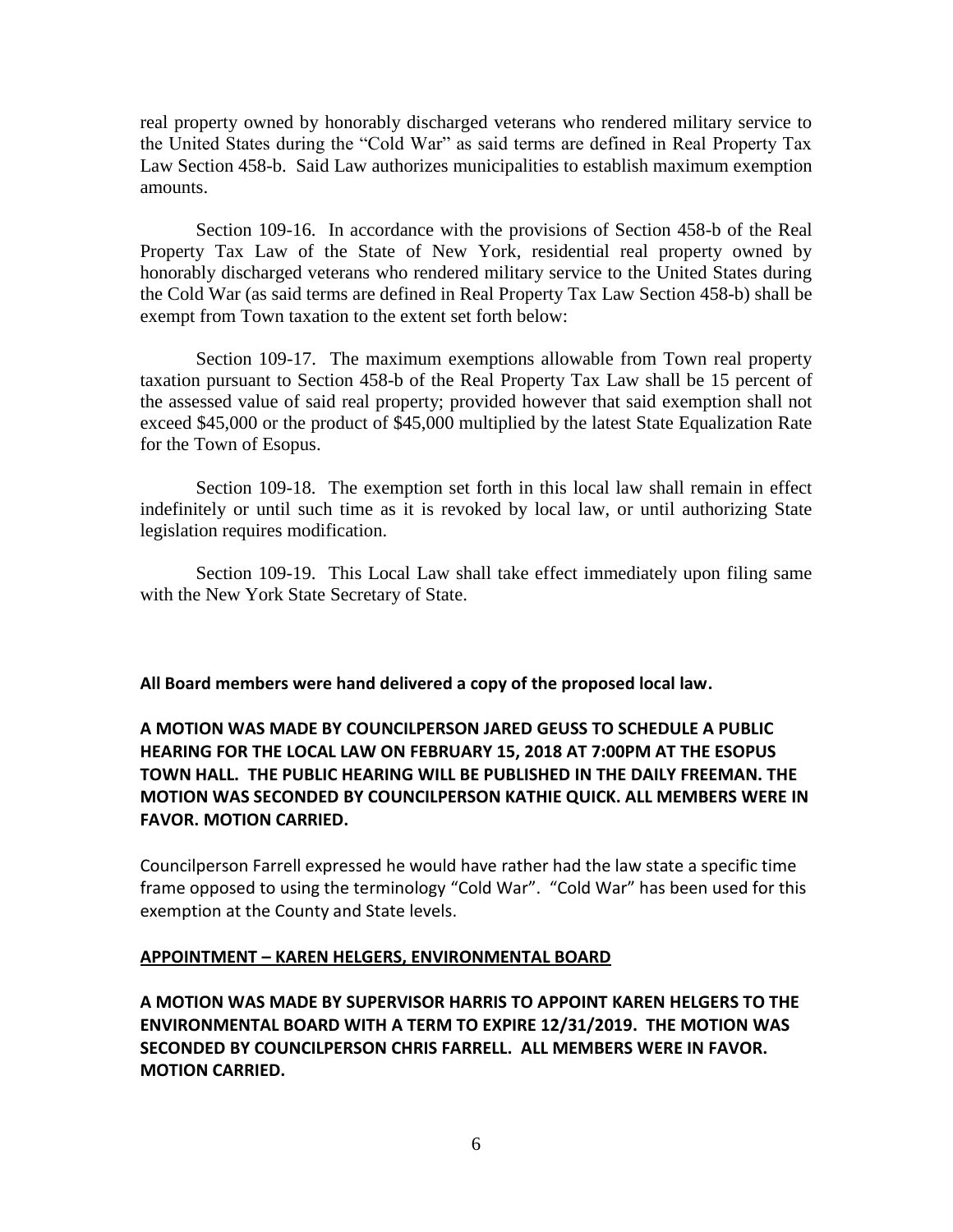### **Town Board Priorities**

Supervisor Harris provided each of the Board members a list of priorities for 2018-2019 as well as a timeline on key areas of focus for the Supervisor and the Town Board. This list was compiled from her meetings with Department Heads as well as each of the Town Board members. Priorities included critical planning, economic development, taxes, grants, marketing, policy updates and improving government efficiency. Topics will be reviewed and discussed in future meetings.

### **Comprehensive Plan Committee (CPC) update – Jared Geuss**

Councilperson Geuss gave an update on the CPC. A Request for Qualification (RFQ) has been sent to approximately 20 planning firms. It is an aggressive contract looking for deliverables and findings in a 4 month time frame so the CPC can take advantage of grant opportunities which have a July cut off. There will be 4 public forums, 15 focus groups based on 20 stake holders in the Town which the planner will communicate with as well as Myles Putman and the CPC. Myles will continue to lookout for the Town while the committee has another set of eyes looking at different situations such as zoning and the 9W corridor. Trails and open space will also be included in the survey. The CPC expects a good response to the RFQ. Proposals are due in 2 weeks. Councilperson Geuss, Supervisor Harris and the CPC will be involved in the interviews and give the Town Board a recommendation. The Board will need to make the final approval of the contract. The CPC will also talk to Mike Cafaldo, Highway Superintendent, and Don Kiernan, Water Superintendent, to identify infrastructure needs.

# **Request for Qualifications for Town of Esopus Comprehensive Plan Update**

# **TOWN of Esopus, Ulster County, New York Date: January 26, 2018**

The Town of Esopus seeks to update its 1994 Comprehensive Plan. The Comprehensive Planning Committee ("CPC") of the Town of Esopus, which has oversight of the project, is seeking qualification from professional planners to assist in the effort.

The purpose of the project is to guide future growth and land development based on public input from the town. The CPC wishes to use an independent planning professional to:

1. Expedite the analysis, public input process and completion of draft preliminary findings by 1 June 2018 (see timeline)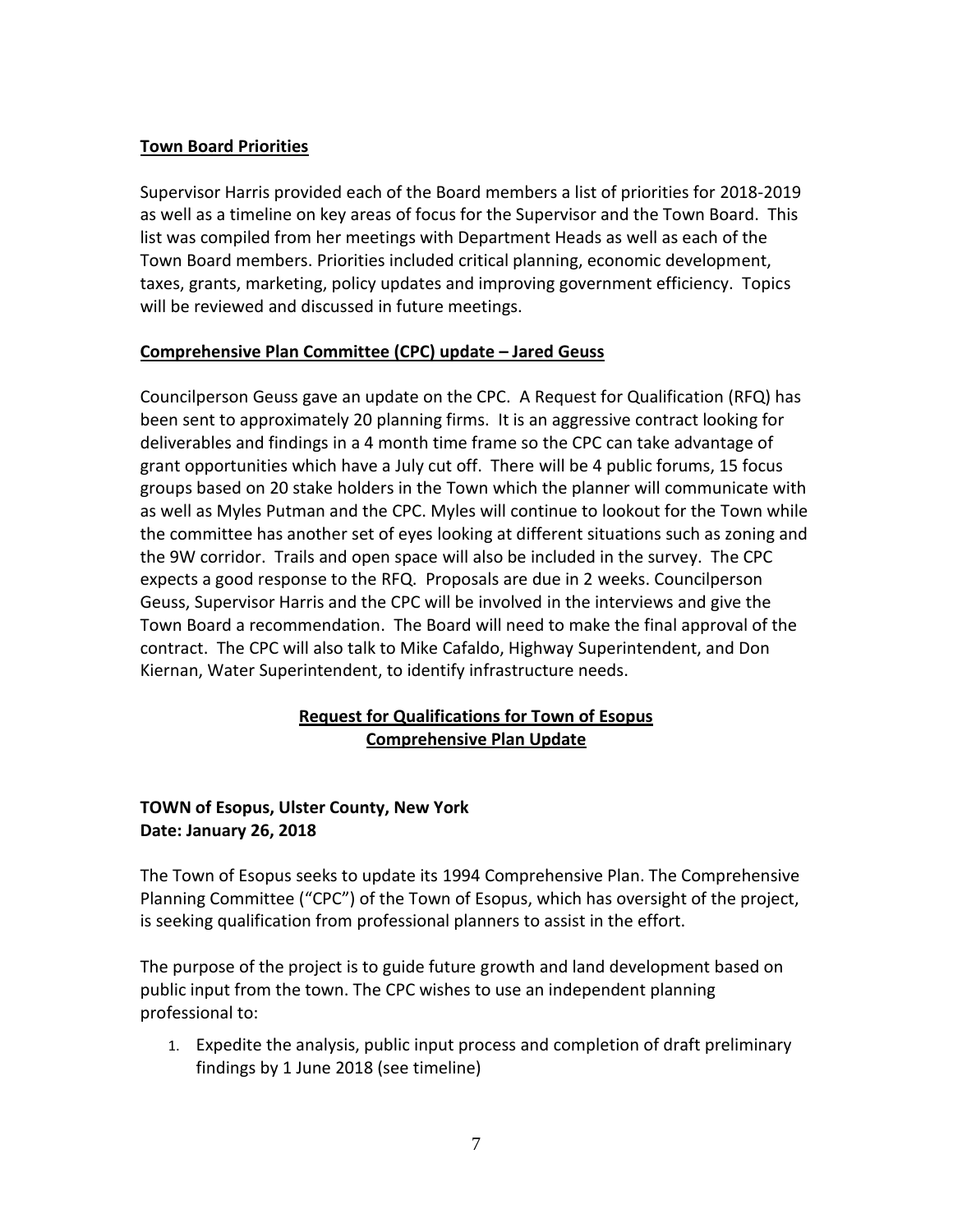- 2. Facilitate effective community participation via series of guided interviews and public workshops
- 3. Identify high priority NY State and private grant funding opportunities
- 4. Develop a series of short, medium and long-term goals, recommended actions, as well as indicators to monitor progress towards stated goals, for the town's eight (8) volunteer boards and advisory committees
- 5. Outline a schedule to guide the plan through SEQR review and governing body approvals for final adoption
- 6. Apply best practices and ensure objectivity

| <b>TASK</b>                                                                | In Charge              | <b>JAN</b> | <b>FEB</b>                           | <b>MAR</b>              | <b>APR</b> | <b>MAY</b> | <b>JUN</b>                                                  | JUI | AUG                                                                                                  | <b>SEP</b> | OC <sub>1</sub> | <b>NOV</b> | DEC. |
|----------------------------------------------------------------------------|------------------------|------------|--------------------------------------|-------------------------|------------|------------|-------------------------------------------------------------|-----|------------------------------------------------------------------------------------------------------|------------|-----------------|------------|------|
| Comp Plan update<br>Engage community, analyze,<br>community profile, draft | Harris,<br>Geuss, CPC  |            |                                      | <b>UPDATE COMP PLAN</b> |            |            | <b>PRELIM</b><br><b>DRAFT</b>                               |     | <b>SEQR REVIEW &amp; ADOPTION</b>                                                                    |            |                 |            |      |
| Apply for NYS grants,<br>implement plan, seek<br>approvals                 | <b>Harris</b>          |            |                                      |                         |            |            |                                                             |     | APPLY FOR NYS GRANTS   ZONING POLICY REVIEW & UPDATE<br><b>VOLUNTEER BOARD GOALS AND OBJECTIVES.</b> |            |                 |            |      |
| Communications, public<br>outreach, marketing                              | Harris,<br>CPC, Netter |            | <b>STAKEHOLDER</b><br><b>MAPPING</b> |                         |            |            | SOCIAL MEDIA & PUBLIC OUTREACH CAMPAIGN<br><b>B REFRESH</b> |     |                                                                                                      |            |                 |            |      |

The comprehensive plan will assess opportunities and constraints for:

- Planning that will be tax-productive and protect the area's history, while encouraging business growth and limit sprawl
- Addressing the unique, Rivertown heritage of Esopus, while suggesting improved connections between the town's distinct hamlets – Connelly, Esopus, Port Ewen, Rifton, Sleightsburgh, St. Remy and West Park
- Economic development to create local jobs and increase tourism
- Preserving Esopus' rare ecosystem and proactively plan for development in areas along its waterfront
- Transportation to create safe pathways for pedestrians and non-motorized vehicles, and encourage patronage of local businesses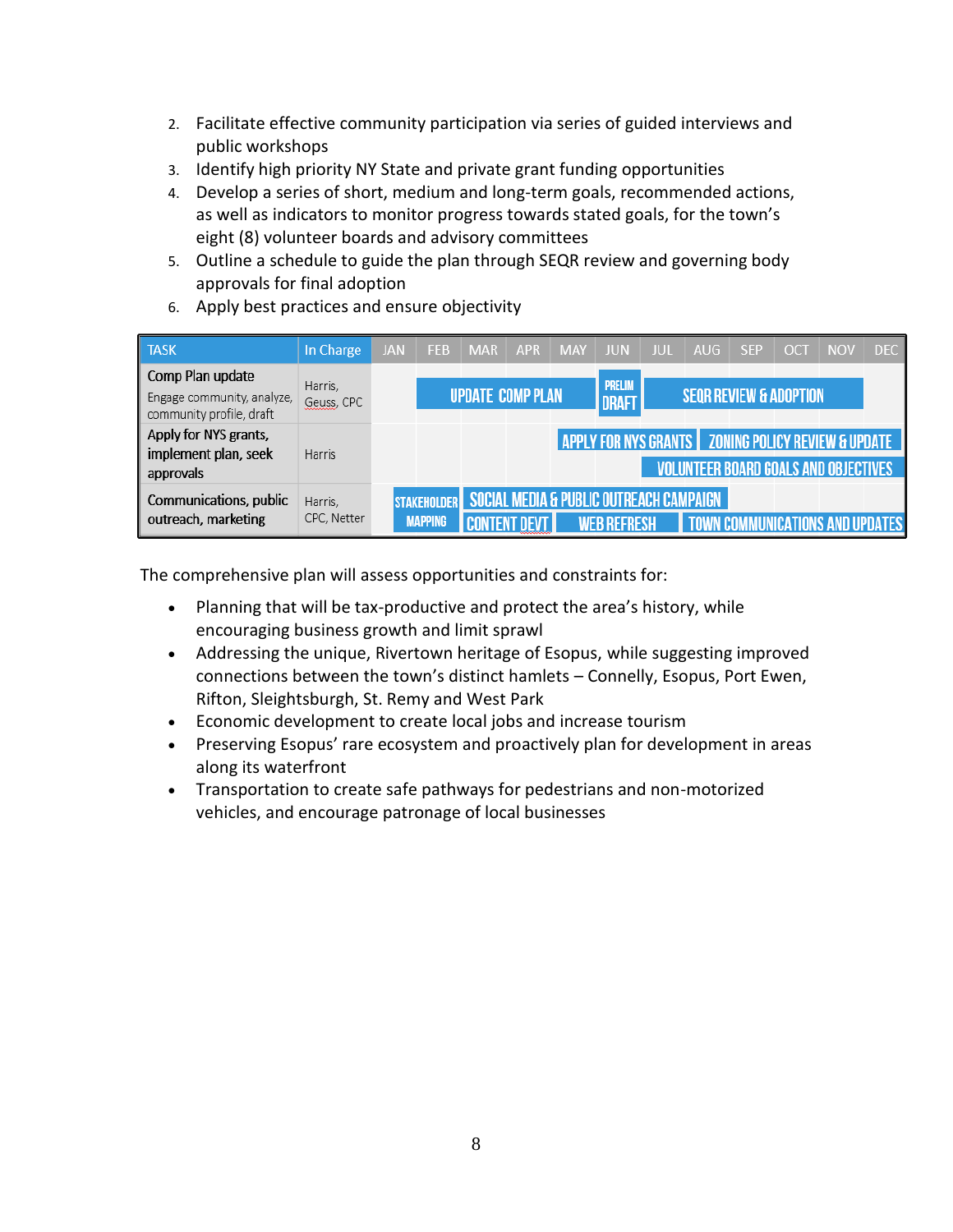# **I. BACKGROUND**

The CPC has met monthly since January 2017. The committee is made up of volunteers from the community, zoning, environmental and planning board officer(s) and town board members. The CPC has accomplished the following:

- A community survey conducted in May 2017 based on 20% of property owners (See [https://www.surveymonkey.com/results/SM-](https://www.surveymonkey.com/results/SM-6GPH7BGH/auth/?debug=true)[6GPH7BGH/auth/?debug=true\)](https://www.surveymonkey.com/results/SM-6GPH7BGH/auth/?debug=true) and related analysis by Tim Weidemann and Myles Putman, AICP
- One public meeting on the survey results and to gather further input
- An inventory of existing resources and documents
- Proposed changes within the town's zoning code recommended by the Esopus Economic Development Committee

## **II. RESOURCES AND DOCUMENTS**

The consultant shall work with all available resources and documents to develop a community profile.

**Resources:** Myles Putman, AICP, Esopus Zoning Consultant, and Tim Weidemann, Ulster County Senior Economic Developer.

## **Documents:**

- 1994 Town of Esopus Comprehensive Plan
- Town of Esopus Zoning Code and relevant maps (See [https://www.esopus.com/about-town/town-maps/\)](https://www.esopus.com/about-town/town-maps/)
- 2017 Master Plan Survey of 20% of Esopus residents
- 2017 NYS City of Kingston Downtown Revitalization Initiative, winner of the second round of the Governor's \$10 million DRI
- 2016 Esopus Scenic Resources Inventory written by Cornell University students with input from the Environmental Board
- 2011 Port Ewen and Milton case studies from the Ulster County Planning Department (See [http://ulstercountyny.gov/sites/default/files/documents/pe\\_milton\\_casestudy.p](http://ulstercountyny.gov/sites/default/files/documents/pe_milton_casestudy.pdf) [df\)](http://ulstercountyny.gov/sites/default/files/documents/pe_milton_casestudy.pdf)
- 2006 Port Ewen Street Interconnection Plan. This plan was not formally adopted under Section 272-a of NYS Town Law but is an important resource nonetheless
- Town of Esopus LWRP, as approved in 1987 (See [https://docs.dos.ny.gov/opd](https://docs.dos.ny.gov/opd-lwrp/LWRP/Esopus_T/Index.html)[lwrp/LWRP/Esopus\\_T/Index.html\)](https://docs.dos.ny.gov/opd-lwrp/LWRP/Esopus_T/Index.html)

## **III. SCOPE OF EFFORT**

**Community profile and future trends** – The planner shall use existing data to develop a community profile and produce an analysis of possible development scenarios, demographic trends and infrastructure needs. These trends will focus on "niche" growth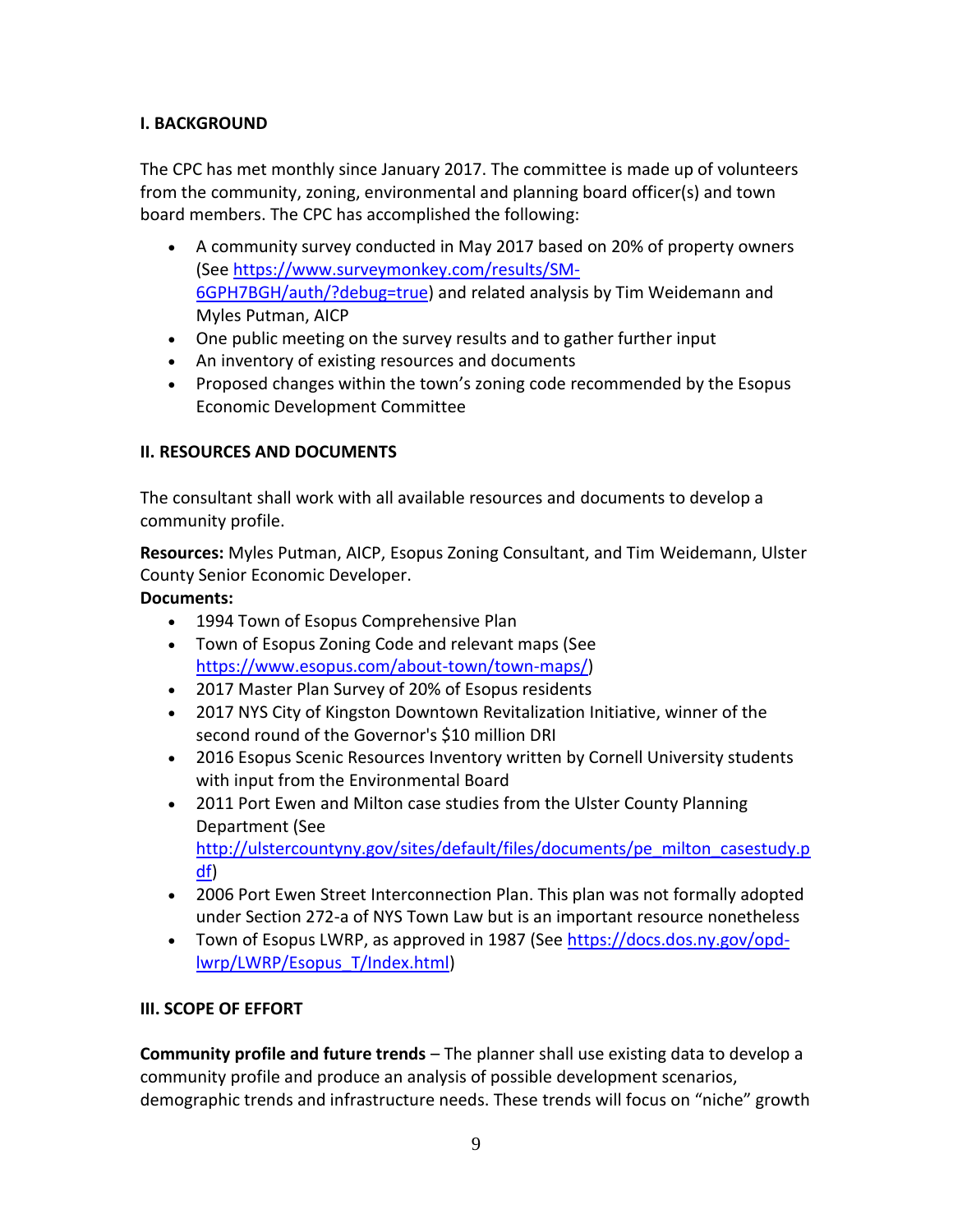industries specific to the Mid-Hudson region and economically appropriate for the Town of Esopus. It should also consider changing demographics, traffic patterns, housing and commercial property markets, as well as rising flood strategies as a significant portion of the town is within the Dept. of State coastal management area.

**Branding and wayfinding** – Through collaborative engagement and "visioning" workshops the planner will produce a vision statement, or multiple statements, that form the basis of a new "brand architecture" for Esopus. The planner will work with a town-appointed creative strategist to prepare a brand awareness campaign on the heels of proposed recommendations resulting from the community profile and visioning workshops. Branding and key messages should be aided with suggestions for visual enhancements and "wayfinding" signage that will improve traffic circulation, enhance the look of the town and build visual consistency.

**Mapping and visual renderings** – The planner will develop concept-level graphics identifying key assets in each of the hamlets and amenities upon which Esopus can capitalize, as well as any issues or infrastructure that limit that potential. Planning shall also include view shed and historic preservation along the Hudson River, higher elevations along Poppletown Road, Schultz Lane and the Rifton area. Esopus is bordered on 3 sides by water: 10 miles of Hudson River Shoreline to the East, the Rondout Creek to the North, and the Wallkill River to the West. (See [http://www.esopus.com/wp](http://www.esopus.com/wp-content/uploads/2016/09/town-of-esopus-map.pdf)[content/uploads/2016/09/town-of-esopus-map.pdf\)](http://www.esopus.com/wp-content/uploads/2016/09/town-of-esopus-map.pdf)

**Economic development strategies** – The planner shall provide a description of opportunities for, and constraints to, town-wide improvements and future development. This should include a list of potential sites and property assets. Key audiences the town wants to appeal to are existing businesses (retention and expansion), new businesses (recruitment), job creation, resident and nonresident consumers and tourists.

These strategies include but are not limited to:

- Streamlined permitting process and planning/zoning approvals to shorten the timeline and reduce development costs including acceptable special use
- Identifying site-ready potential for commercial operations, trades and businesses that are economically appropriate for Esopus
- Bringing in infrastructure and utilities to areas with potential for future development
- Identifying historic sites, monuments and buildings
- Adaptive reuse of buildings in central locations, encouraging infill and reducing environmental impact from new construction
- Code enforcement for derelict and abandoned buildings
- Interconnecting trail maps to encourage tourism along with recommendations to promote these spaces for economic use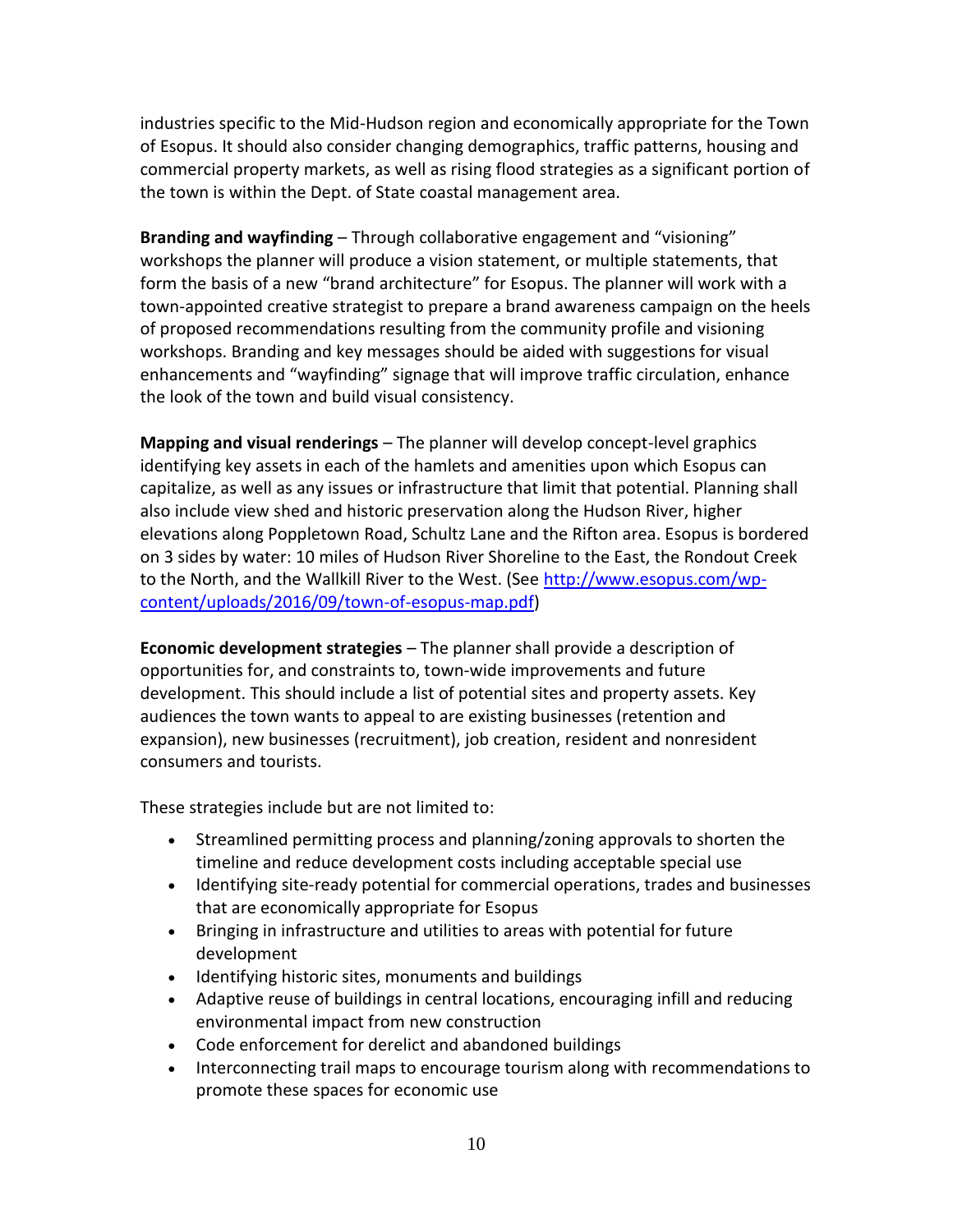Review of traffic flow and municipal parking locations or agreements for leasing parking space

**Simulation renderings** – In addition to conceptual drawings, the planner shall provide up to four (4) photo-overlay renderings. A suggestion might be 9w Broadway corridor, hamlet revitalization of Port Ewen, waterfront development in Connelly and/or Sleightsburgh, as well as hamlet development in Rifton, St. Remy or West Park showing potential future improvements at priority sites within the town (e.g., improved streetscapes, infill development). The selection of sites and the content of future conditions will be determined in coordination with the CPC.

## *Action plan*

In light of existing conditions, public attitudes and trends influencing municipal services, the consultant shall draft a series of recommendations to guide the future decisionmaking of municipal committees, boards and staff (See [http://www.esopus.com/boards/\)](http://www.esopus.com/boards/)

An action plan shall be developed to include specific short and long-term goals and directives for each Board/Committee, including actions necessary to accomplish the community vision. Actions will be aligned with the Board/Committee mission and should be organized by priority, implementation timeframe, ownership and financial impact. The impact of actions on taxpayers, businesses and the local government must be identified. These should address:

- Metrics and indicators by which each action can be measured and monitored
- Potential funding sources and grants that the town can utilize in the implementation of plan recommendations
- Revisions to local land use regulations necessary to implement a shared community vision
- Tactical strategies for economic development
- Public transit, and transportation safety and connectivity
- Priority infrastructure upgrades, necessary or desirable improvements to community facilities, parks and preserves
- Potential improvements to the efficiency and effectiveness of municipal services. (The planner is not expected to provide an in-depth economic analysis of shared services, but rather an assessment of potential opportunities, and guidance for additional analysis as appropriate.)

**Community engagement –** The planner will propose a structured model for effective public participation. In addition to the framework, the planner will be responsible for formulating agendas, preparing background materials, methods and to help construct a sufficiently detailed, yet practical plan for public participation. The planner's model will be used by the CPC to identify stakeholders, craft language inviting participants. The job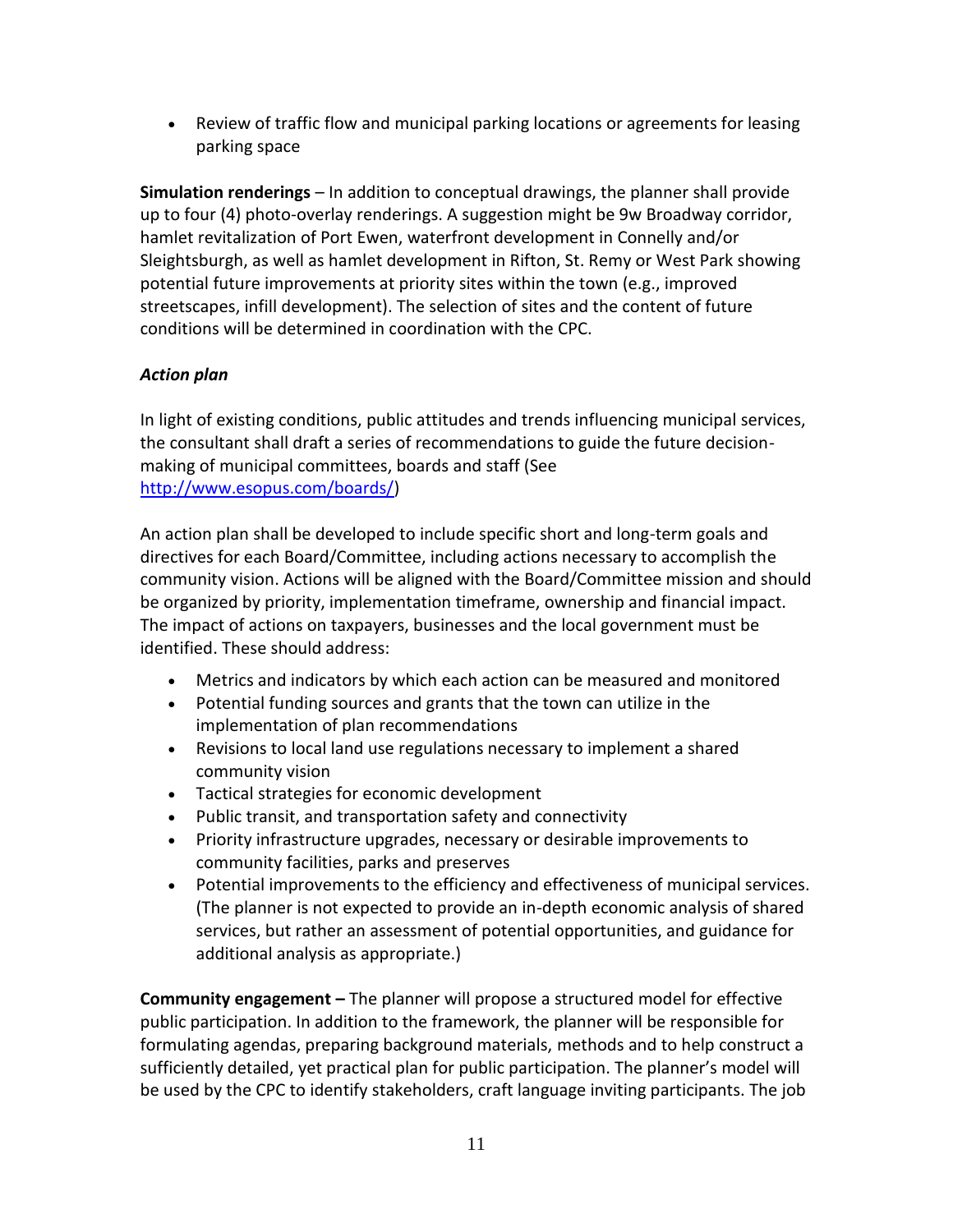of the CPC will be to work with the consultant to "get the word out" to encourage maximum participation in the public workshops.

At a minimum, the planner will conduct a series of fifteen (15) focus group interviews with town officials, professional and/or technical staff and members of the CPC, Economic Development Committee, Planning Board, Zoning Board of Appeals, Waterfront Advisory Board, Environmental Board and other Committees, as directed.

The planner will also deliver four (4) public presentations as part of the planning process: 1) Community facilitated "workshop" of initial plan revisions for public input, and 2) A second facilitated community forum presenting preliminary findings for public feedback and comments, and 3) a series of two (2) presentations of the comprehensive plan to the Town Board for Draft and Final approval. These presentations will be staffed by the consultant in coordination with the CPC, for the purpose of gathering public input and to provide information to the community about the planning process and status of the plan updates. Following these meetings, the consultant shall create a summary of the meeting(s) including highlights of public input to be made available on the Town website for further public comment throughout the development of the Plan.

# **IV. PROJECT DURATION**

The project and public input process will kick off in mid-February on an expedited basis with the expectation of completed preliminary findings by 1 June 2018. The consultant will be expected to guide the CPC through all approvals including presentations of the draft and final Comprehensive Plan - with all attachments, maps and appendices - to the Esopus Town Board within 8 months from the date of contract execution, or upon an agreed upon date after the initial consultation.

## **V. PRICE**

The CPC has budgeted a maximum of \$40,000 plus for this project, including funds being sought through available grant programs for municipal planning. The CPC has approved the use of in-kind services to complete this project. Responses may include recommendations and options to provide the best possible project within the constraints of the project budget, and with effective utilization of all available in-kind services.

## **VI. DELIVERABLES**

"Preliminary findings" document by May  $16<sup>th</sup>$  in draft form, and accompanying PowerPoint presentation for public sharing, identifying significant projects and areas of opportunity with correlating grant potential.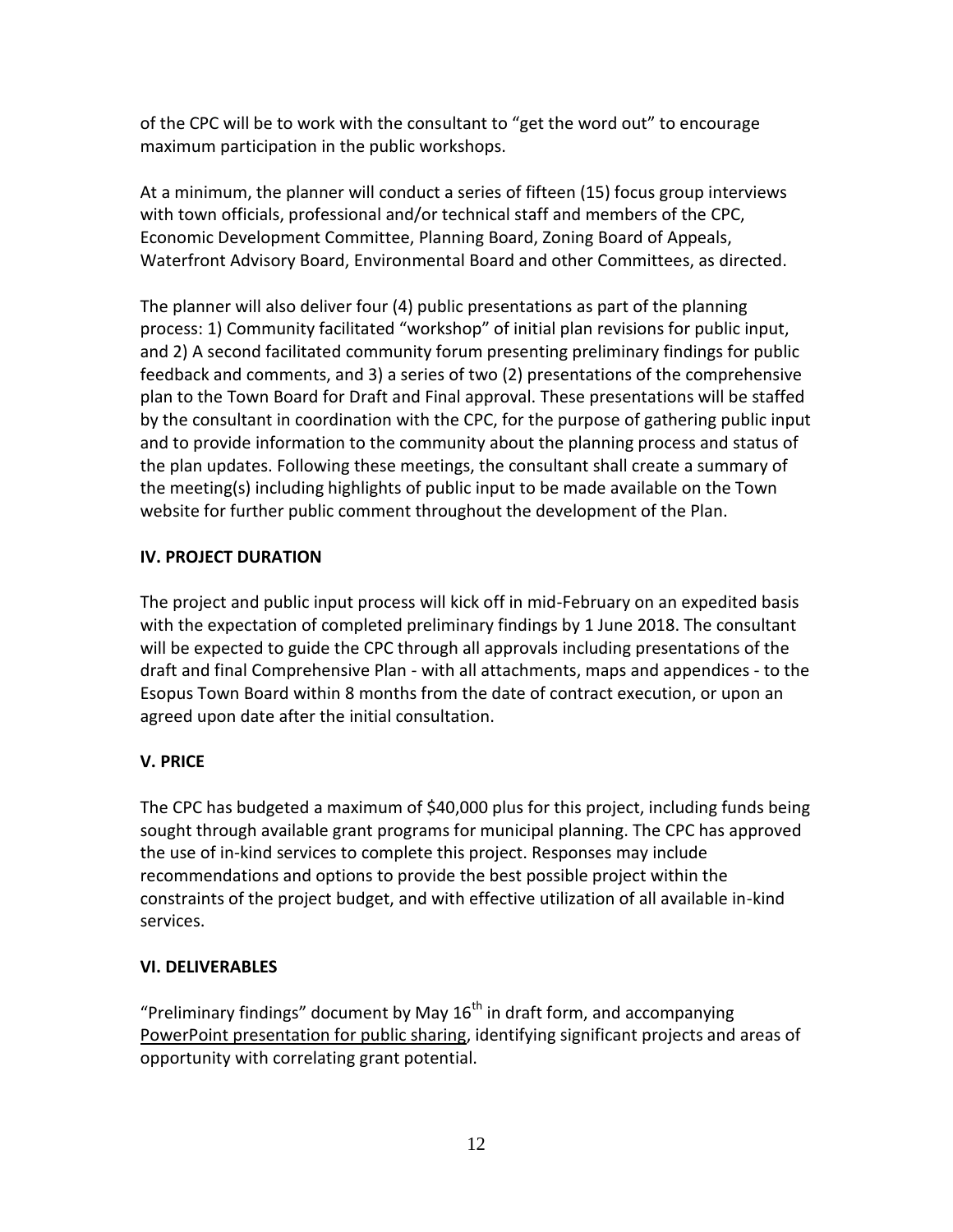- Draft comprehensive plan and detailed recommended actions complete with supporting visuals, maps and graphics.
- Four (4) public forums and fifteen (15) focus group interviews with key stakeholders.
- Final and Draft comprehensive plan presentations to the Town Board review and final approval/adoption.
- Final comprehensive plan, and accompanying PowerPoint presentation, complete with supporting maps and graphics in an editable format (Microsoft Word) and PDF. The PDF of the final plan is to be suitable for placing on the town website.
- Any and all new Ulster County GIS files generated for the plan are to be made available to the Town.
- Maps and graphics shall be made available in high res digital format. The consultant will be responsible for the printing of one copy of the draft plan and preparation of a PowerPoint and PDF of the preliminary draft with margins and blank pages as required to allow double-sided printing and comb binding by the town.

## **VII. RESPONSE CONTENT**

Respondents will be invited to a meeting with the Supervisor and CPC Chair. Promising candidates will be invited to present their ideas before members of the CPC in February.

The awarded consultant is expected to perform all of the core deliverables through their own facilities. However, the scheduling of interviews and public forums will be coordinated through the CPC. The CPC will undertake stakeholder mapping and conduct community outreach to ensure maximum participation. The use of subcontractors is allowed and encouraged. The involvement of local businesses is encouraged.

Responses to this request should be organized in the following clearly defined sections:

- **Scope of Work**: a detailed scope of work, schedule, methodology/approach, and deliverables based on the elements outlined above. This discussion shall clearly define the relative level of effort for each task and sub task (expressed as a percent of the total workload), and the relative level of contact time with Town Officials and/or Comprehensive Planning Committee.
- **Project Schedule**: a graphic depiction of project work tasks, including specific timeframes for the public participation process, as well as submittal dates, review schedule, milestone dates and final completion dates. This section shall also include a characterization of the firm's current workload and ability to meet the compressed project schedule.
- **Project Management**: a description of project management approaches including proposed interim reporting, coordination with other firms, agencies and organizations, and accountability.
- **Statement of Qualifications**: a statement of qualifications, project portfolio of similar comprehensive plans delivered, related experience, and specific examples as evidence of qualifications.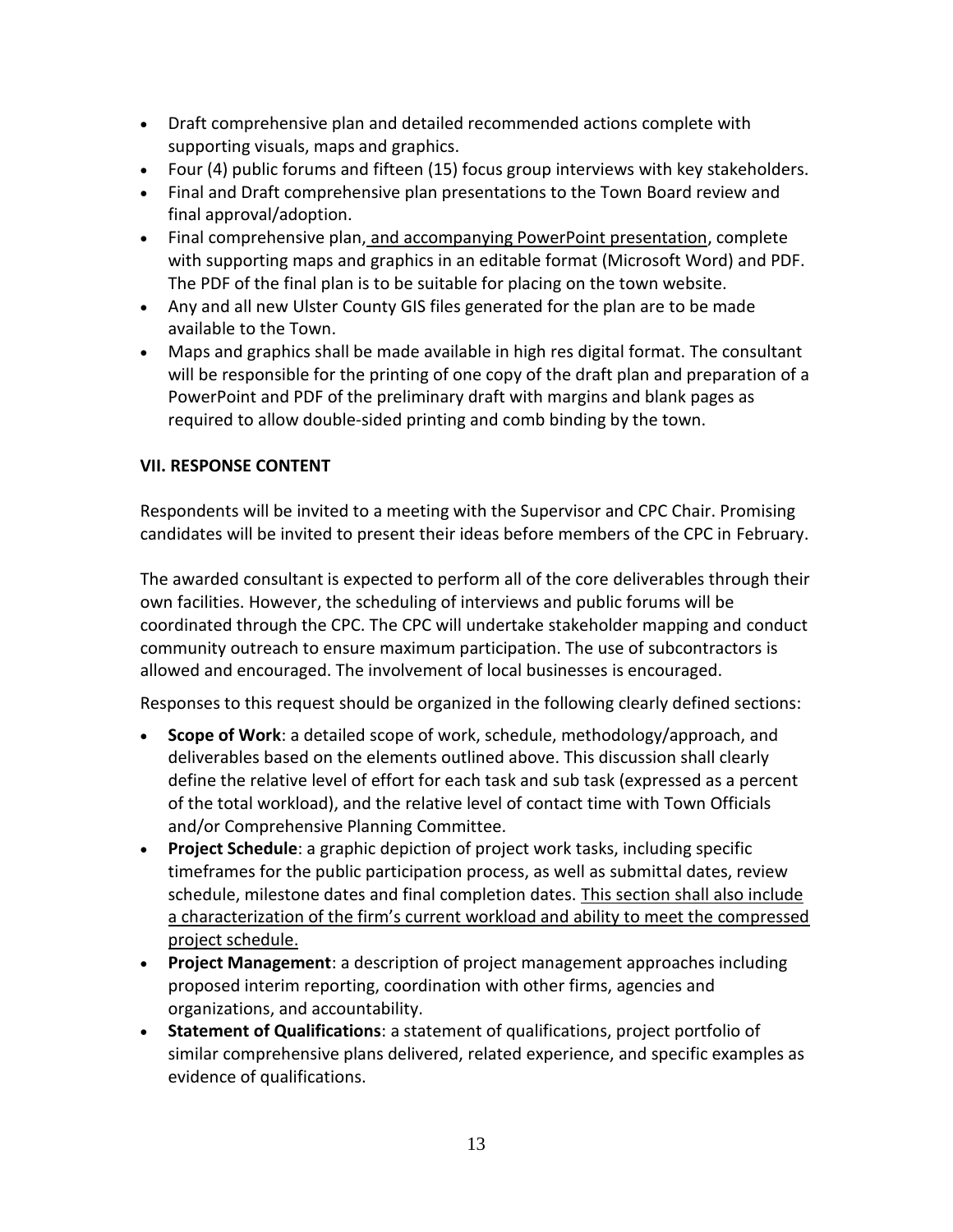**Project Budget**: a detailed budget and fee schedule for all tasks, sub-tasks and deliverables contained within the work plan. The budget must include an hourly rate schedule and estimated number of hours assigned to all individuals charging to the project. Optional or "out-of-scope" tasks shall be clearly noted.

#### **VIII. RETURN DATE**

Confirmation of receipt should be made immediately if planning on submitting a proposal. Those deciding not to respond to the RFP are asked to offer a short explanation of the reason(s) they will not be submitting. Proposals and other required documents must be submitted by email and via hardcopy by end of business **Thursday, February 15, 2018** to:

| <b>Shannon Harris</b>     | Jared Geuss                            |
|---------------------------|----------------------------------------|
| Town of Esopus Supervisor | Councilman and CPC Chair               |
| 284 Broadway              | 284 Broadway                           |
| Ulster Park, NY 12487     | Ulster Park, NY 12487                  |
| Supervisor@Esopus.com     | jcbgeuss@yahoo.com / jgeuss@esopus.com |

#### **Resolution vs Motions**

Supervisor Harris had shared the opinion of the Association of Towns with the Board members to clarify motions and resolutions.

#### **SPCA CONTRACT 2018**

**A MOTION WAS MADE BY SUPERVISOR HARRIS TO APPROVE THE 2018 SPCA CONTRACT AND INCREASE THE DAILY BOARDING FEE TO \$20 TO COMPLY WITH THE CONTRACT. THE MOTION WAS SECONDED BY COUNCILPERSON QUICK. ALL MEMBERS WERE IN FAVOR. MOTION CARRIED.**

#### **KLYNE MUSEUM CONTRACT 2018**

**A MOTION WAS MADE BY SUPERVISOR HARRIS TO APPROVE THE 2018 KLYNE MUSEUM CONTRACT IN THE AMOUNT OF \$3,000. THE MOTION WAS SECONDED BY COUNCILPERSON FARRELL. ALL MEMBERS WERE IN FAVOR. MOTION CARRIED.**

#### **MYLES PUTMAN CONTRACT 2018**

**A MOTION WAS MADE BY COUNCILPERSON CHRIS FARRELL TO APPROVE THE 2018 CONTRACT FOR CONSULTANT MYLES PUTMAN IN THE AMOUNT OF \$30,000. THE MOTION WAS SECONDED BY COUNCILPERSON GEUSS. ALL MEMBERS WERE IN FAVOR. MOTION CARRIED.**